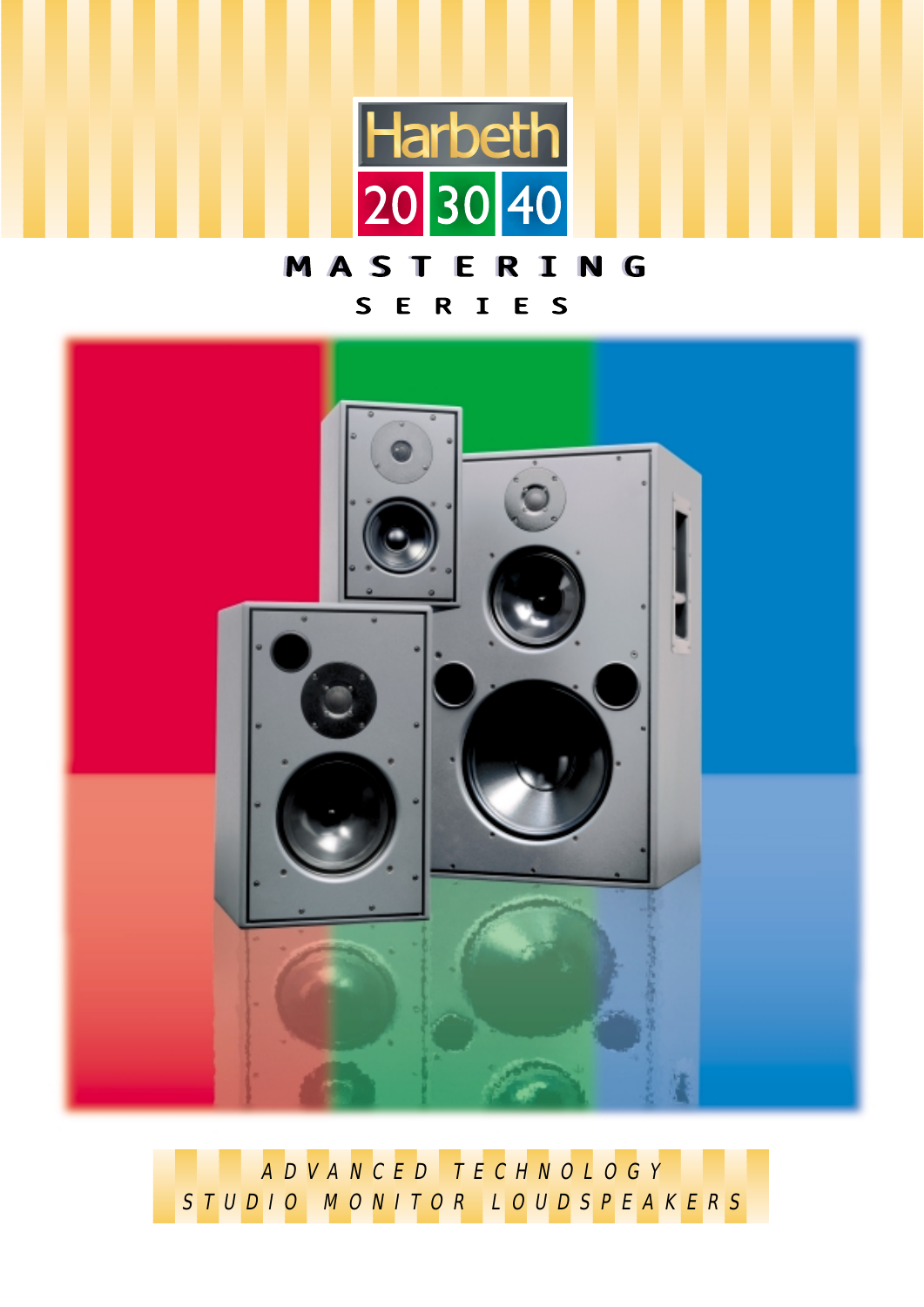

### MAS N G  $\mathsf{S}$ R I  $\mathsf{S}$ E E

Since 1977, when Harbeth was founded by the senior ex-BBC audio engineer, Harbeth has pioneered advanced loudspeaker technology, first with polypropylene and now in the digital era with RADIAL<sup>TM</sup>. Engineered around Harbeth's British Patent 2269511, Harbeth's professional monitors satisfy the most critical users demand for high resolution, natural easy sound, and reveal low-level detail in compressed (MPEG) audio that is inaudible on conventional speakers.

The Mastering Series provides a frame of reference to the sound professional in:

Sound/vision galleries On/off line editing and dubbing Outside Broadcast and audio/video workstations Technical Quality Assessment and control

sers familiar with 'the BBC sound' will be instantly at home with these monitors and their natural 'family' sound, so that projects commenced on the miniature Monitor 20's can be confidently finished on Monitor 30's or 40's and vice versa.The clear advantage of Harbeth's technology is vividly demonstrated in today's 'workstation office', where modest acoustic isolation and high ambient noise levels require the high definition 'BBC sound' at all listening levels. Magnetic shielding permits positioning right next to colour picture monitors. U

Designed by Alan Shaw for a consistent Harbeth sound balance throughout the range, the Mastering Series philosophy enables any combination of Monitor 20, 30 or 40 to be integrated into two channel stereo through five+ channel Dolby Digital (AC3) monitoring solutions, all with a smooth, involving uniform sound. For critical listening, nothing out-performs Harbeth's patented technology.

## Available in both passive and active

Advanced electronics allows fine adjustment of frequency response to compensate for difficult environments or user taste via comprehensive local and remote control facilities. In the case of the Monitor 40's Open Architecture, there is no limit to the flexibility of adjustment: it is, quite simply, the ultimate monitoring solution.





Well known in sound and vision galleries, digital workstations and OB's, the Monitor 20 offers a remarkably full scale sound that belies its extremely compact dimensions. Magnetically shielded, the 20's can be sited immediately adjacent to TV monitors: ideal for nearfield monitoring in desktop sound and video editing.The two-way sealed box has a skillfully contoured bass response for a solid impression of bass warmth combined with an accurate presentation of programme balance and excellent stereo imaging. Wherever space is at a premium and a true monitor is demanded, the Monitor 20 is the solution.

> The passive Monitor 20 is a drop-in replacement for the BBC LS3/5a.

> > An Active Monitor 20 is also available.

|  |  | Monitor                       |              |                                             | 20 |                    | Short form Spec |  |                         |  |
|--|--|-------------------------------|--------------|---------------------------------------------|----|--------------------|-----------------|--|-------------------------|--|
|  |  | Size: $(h \times w \times d)$ |              |                                             |    | 306 x 190 x 190 mm |                 |  |                         |  |
|  |  |                               | Sensitivity: |                                             |    | 82dB/1W/1m ea.     |                 |  |                         |  |
|  |  |                               | Impedance:   |                                             |    | $4-6$ Ohms         |                 |  |                         |  |
|  |  |                               | Max power:   |                                             |    | 50W                |                 |  |                         |  |
|  |  | Recommended amp (passive)     |              |                                             |    | 50-75W rms         |                 |  |                         |  |
|  |  |                               | Drive units: |                                             |    |                    |                 |  | 110mm bass/mid; 19mm HF |  |
|  |  |                               |              |                                             |    |                    |                 |  |                         |  |
|  |  |                               |              |                                             |    |                    |                 |  |                         |  |
|  |  |                               |              | <b>Full specifications: www.harbeth.com</b> |    |                    |                 |  |                         |  |

~LOUDSPEAKER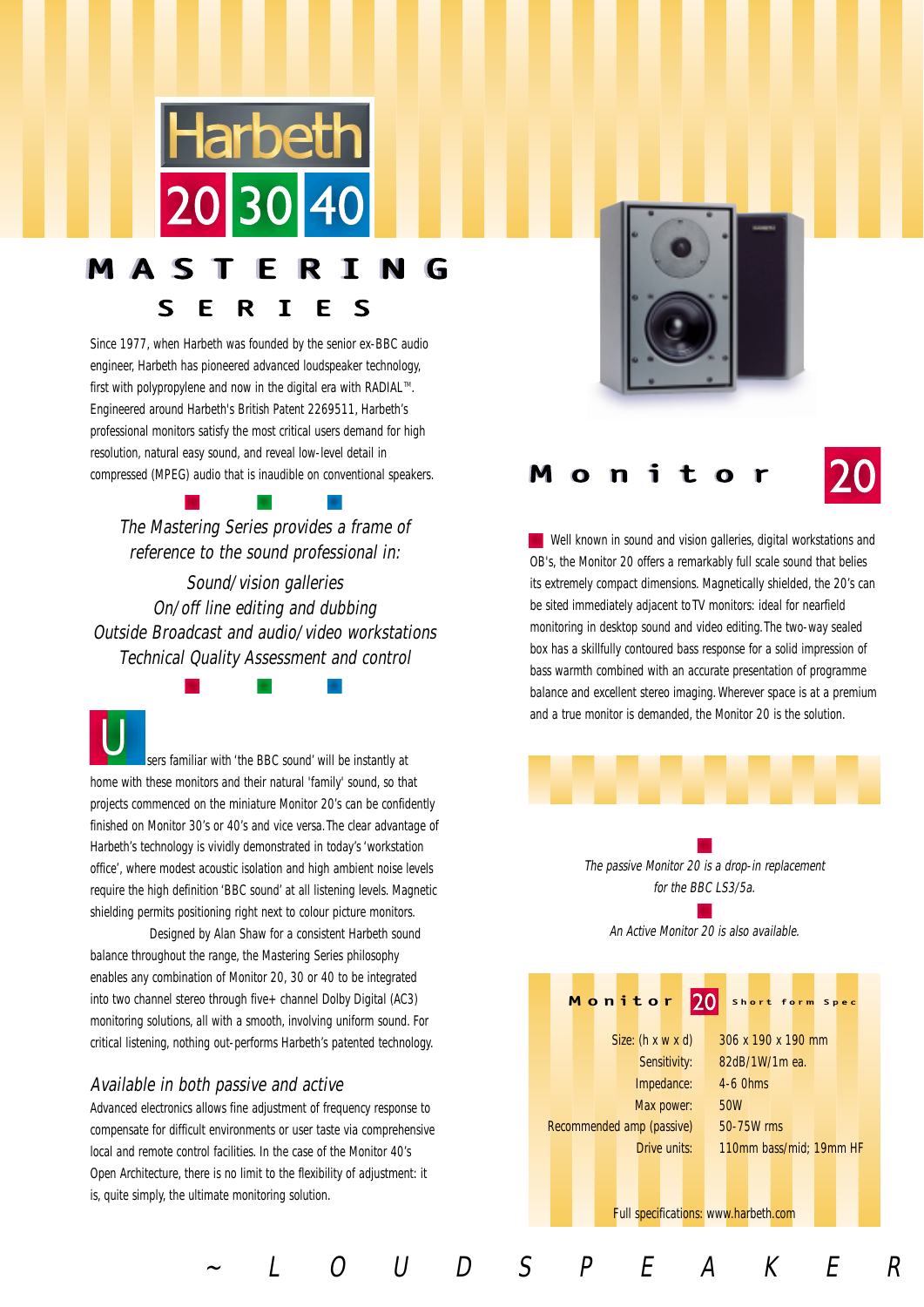





Crafted around Harbeth's RADIAL™ technology, the Monitor 30 achieves effortless clarity throughout the midrange, with extended bass and at higher levels than the Monitor 20.The excellent midband clarity and resolution of the 30's permits critical judgement of audio quality - essential where multi-pass MPEG encoding/decoding/reencoding occurs. Magnetically shielded, the 30's can be conveniently mounted on floor stands, hung from ceiling brackets or positioned right next to colour monitors.

Ideally suited to medium size control rooms/cubicles for all speech and music reproduction, the Monitor 30 is the excellent all-round solution. Combined with Monitor 20's for the rear channels, a Monitor 30/Monitor 20 system creates a superb yet compact Dolby Digital surround mastering system.



## t

Of similar dimensions to the BBC LS5/8, the 40's build on the 'BBC Grade 1 Reference Monitor standard' with extended dynamic and frequency range together and the complete elimination of colouration.The Monitor 40 is the preferred choice for sound professionals working at the cutting edge of recorded sound, where

Three optimised drive units (including the mid and tweeter units from the Monitor 30) are seamlessly combined to generate a 'curtain of sound' experience for pin-point stereo and thrilling neutruality. No matter how long or late the session, the Monitor 40 delivers clean, smooth natural sound at any listening level and distance in the near, mid or far field. The ultimate monitor. Active, see overleaf...

absolute confidence ensures on time/cost production budgets.